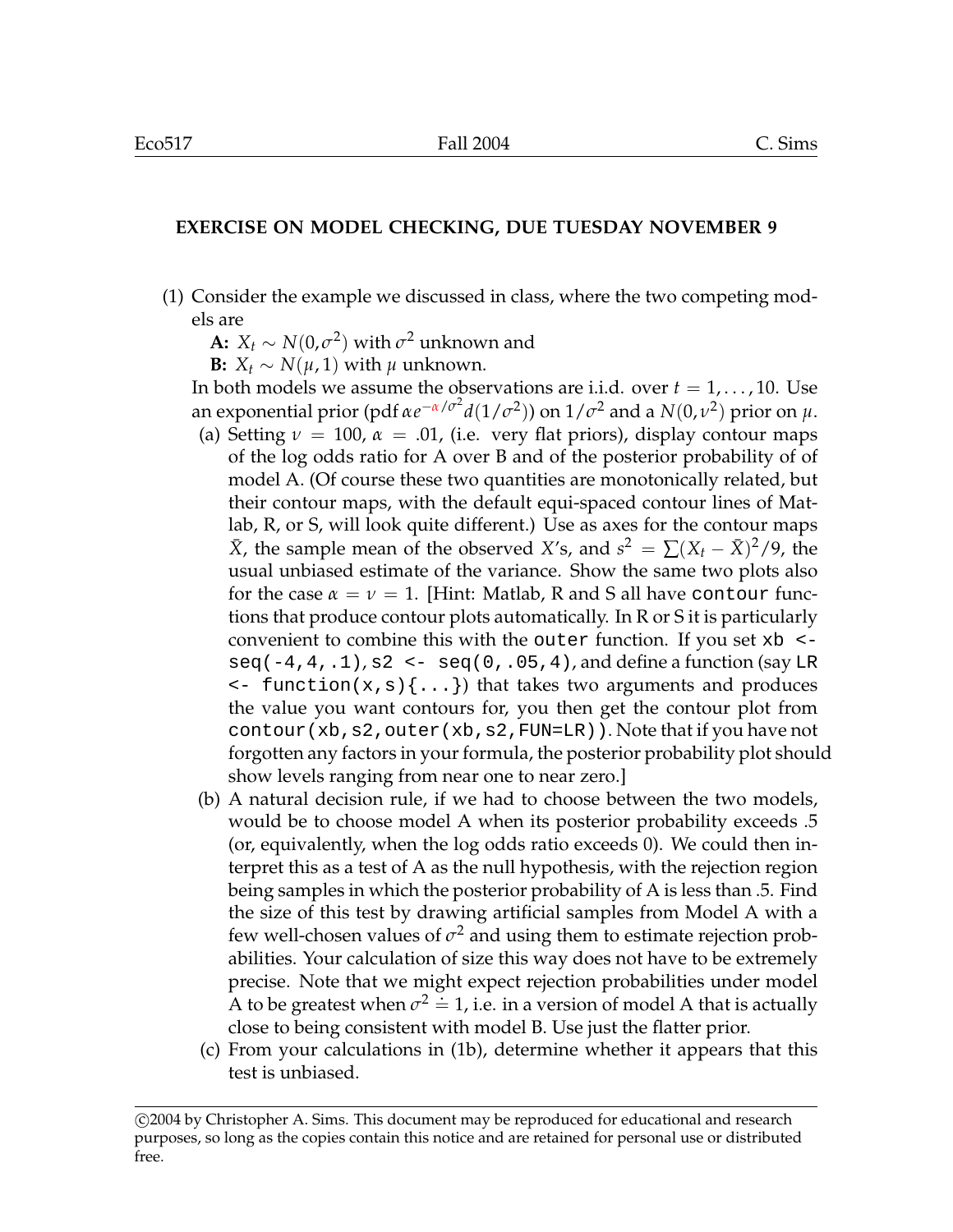- (d) We could consider the same test reversed, in which B is treated as the null and rejected when the posterior of A exceeds .5. What would be its size? would it be unbiased?
- (e) Suppose
	- (i)  $H_0$  and  $H_1$  are two subsets of the parameter space  $\Theta$  that contain at least one point in common, with  $H1 \cup H2 = \Theta$ .
	- (ii)  $\delta(X)$  is a rule for rejecting  $H_0$  as a function of the data that is unbiased as a test of  $H_0$  as null hypothesis.

Show that  $\delta(X)$ , a decision rule that rejects  $H_1$  whenever  $\delta(X)$  accepts  $H_0$ , is an unbiased test of  $H_1$  and that at least one of  $\delta, \bar{\delta}$  has size .5 or larger.

- (2) Suppose we are estimating a SNLM with two coefficient parameters,  $\beta_1$ ,  $\beta_2$ , and an unknown residual variance  $\sigma^2$ . We proceed by first estimating the regression with both coefficient parameters free, then using a a *t* test to check whether  $\beta_2$  is significantly different from zero, retaining this two-parameter estimate if the test rejects the null of  $\beta_2 = 0$ , but using instead an estimate of  $\beta_1$  from the univariate regression with  $\beta_2$  constrained to zero if the  $\beta_2 = 0$ null hypothesis is accepted.
	- (a) Show that if in fact  $\beta_2 = 0$ , if the test for  $\beta_2 = 0$  is one-tailed (rejecting only for  $\beta_2$  "significantly greater than 0", not when it is "significantly less than zero"), and if the two variables in the *X* matrix are positively correlated in the sample, the estimate of  $\beta_1$  resulting from this two-step procedure is biased.
	- (b) Show that if  $\beta_2 \neq 0$ , then even if the first-stage test is two-sided, the resulting estimator for  $\beta_2$  is biased. (This estimator is the first-stage estimator of  $\beta_2$  when the  $\beta_2 = 0$  null is rejected, and 0 if the null is accepted.)
	- (c) Suppose that in a particular sample the *p*-value of the test statistic for  $\beta_2 = 0$  is .005, and that the estimate we are using is the two-coefficient regression estimate, because we set the size of our test at some  $\alpha > .005$ . Does the size of the bias depend on whether we specified in advance  $\alpha = .05$  or  $\alpha = .01$ ? Would it make sense to try to correct the estimate for this bias? Would your answers to these questions be different if the *p*-value were .15, so that we were using the 1-coefficient OLS estimate for either value of  $\alpha$ ?

[Hints: Note that to show bias, you only have to show that the estimator's expected value is not the true value for some single value of the true parameter vector. You can answer these questions either analytically, or by programming the computer to give you the answer by Monte Carlo methods. If you